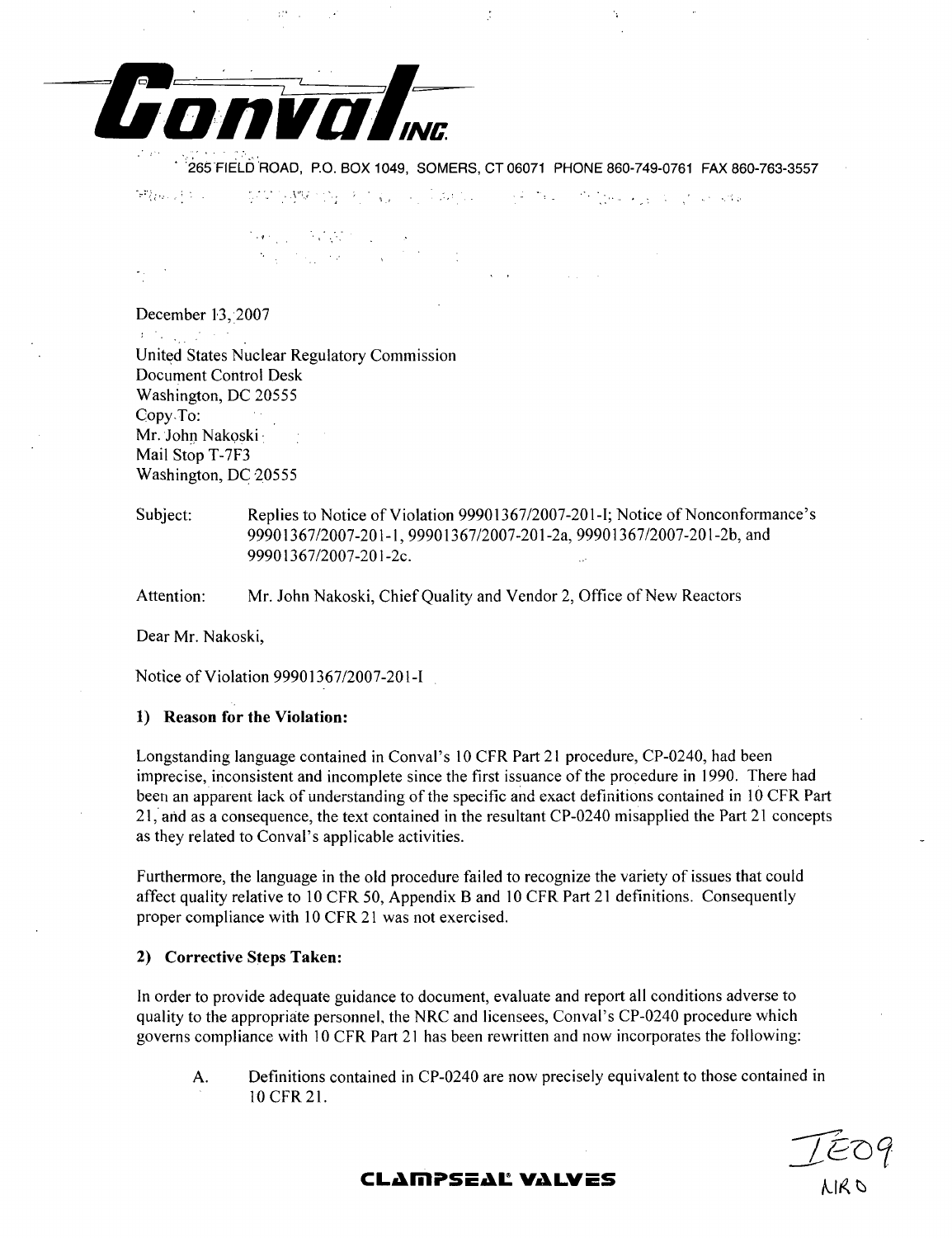- C. Language was added to distinguish *Commercial Quality Components-a* Conval definition of non-nuclear related parts, from *Commercial Grade Items-a* 10 CFR 21 definition. CP-0240 makes it clear that *Commercial Grade Items* designated for dedication are subject to the requirements of 10 CFR 21, and it further eliminates former confusing language in that regard.
- D. The misuse of the terms, "defect", "deviation" and "failure to comply" has been corrected.
- E. CP-0240 now requires an evaluation relative to product operability, functionality and potential safety related hazards of any situation, condition or circumstance contrary, to quality as defined in **10** CFR 21.
- F. Records retention practice has been restated in CP-0240, Section 7, Records to conform with 21.51(a) and 21.5 1(b) of 10 CFR 21.
- G. CP-0240 now requires that conditions or circumstances relating to a basic component that are adverse to quality reported on Corrective Action Requests undergo a screening to determine 10 CFR Part 21 applicability.

#### **3)** Corrective Steps That Have Been Taken To Avoid Further Violations:

As noted above, CP-0240 has been revised. Conval's management team is in the process of training. all Conval employees in the new procedure. The Corrective Action Request form, FQ-044, is being revised to require a Part 21 judgment on all issues involving CAR's. The Corrective Action, Request database is similarly being revised to include 10 CFR Part 21 applicability screening.

Conval senior, engineering and quality assurance staff are currently working to the new CP-0240 process, though official transmittal within Conval's Quality Management System has not occurred.

#### 4) Dates Corrective Action Will Be Completed:

All issues associated with this Notice of Violation, including forms, databases, procedure transmittals and training will be completed by January 11,2008.

## Notice of Nonconformance **99901367/2007-201-1**

**1)** Reason for the Nonconformance: Inspector did not follow the requirements of the procedure for inspection sample size.

#### 2) Corrective Steps Taken:

The lot of material that was accepted as a result of the nonconforming sample size had been released to production by the time that the audit occurred therefore it was not possible tor e-sample the lot. During final inspection of completed items critical dimensions will be inspected. Final inspection will occur as the parts are produced.

#### **3)** Corrective Steps That Have Been Taken To Avoid Further Nonconformances:

Inspectors assigned to complete inspection activities in accordance with QP-003 have received refresher training focusing on selecting the proper sample size. This training was completed on Nov. 29, 2007

#### 4) Dates Corrective Action Will Be Completed: Nov. 29, 2007

#### Notice of Nonconformance 99901367/2007-201-2a

**1)** Reason for the Nonconformance: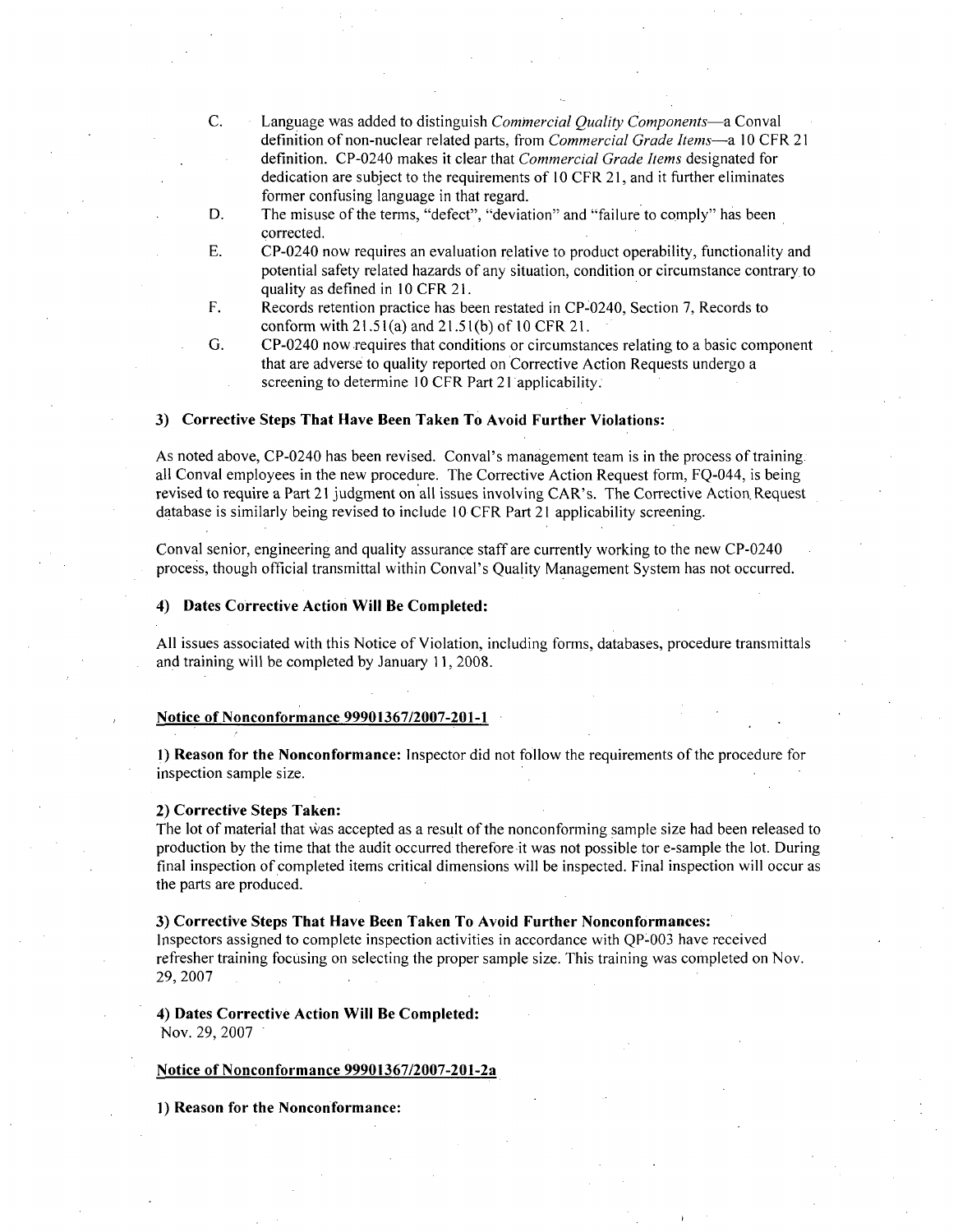Definition contained in procedure OP-0006 is incorrect.

## 2) Corrective Steps Taken:

Procedure QP-0006 will be revised to reflect that the dedication process is intended for use for nuclear power plants licensed pursuant to **10** CFR Part 50. Revision to be completed by Dec. 3 **1,** 2007

## **3)** Corrective Steps That Have Been Taken To Avoid Further Nonconformances:

Procedure CP-0009 titled Quality System Management Reviews will be revised to include a review of 10 CFR 21 and associated Conval procedures on an annual basis to ensure continued compliance.

## 4) Dates Corrective Action Will Be Completed:

Dec. *31,* 2007

## Notice of Nonconformance **99901367/2007-201-2b**

## **1)** Reason for the Nonconformance:

The current procedure had been in use for a number of years and was thought to be in compliance. Good engineering practice was used to perform and check analyses. However each analysis was not fully verified and validated as specifically required.

#### 2) Corrective Steps Taken:

Procedure EP-0012 was revised October 25, 2007, to clearly define the requirements specified in **I** OCFR50 Appendix B. Each analysis that is performed on a nuclear component or product is logged for complete traceability. The analysis is then independently verified by a person deemed technically competent by the Engineering Manager. The analysis is further validated by another technically qualified person. All verification and validation activities are logged.

#### **3)** Corrective Steps That Have Been Taken To Avoid Further Nonconformances:

All engineering personnel will be trained in the proper use and implementation of the re-written version of EP-00 12.

## 4) Dates Corrective Action Will Be Completed:

Training will be completed by December 31, 2007.

#### Notice of Nonconformance 99901367/2007-201-2c

#### **1)** Reason for the Nonconformance:

Rejection system as implemented is oriented towards the control of items.

#### 2) Corrective Steps Taken:

Procedure for the control of nonconformance will be revised to include control of nonconforming processes that are adverse to quality and bring the nonconformance system into full compliance with 10CFR 50 App. B, revision to be completed by Dec. 31, 2007

## **3)** Corrective Steps That Have Been Taken To Avoid Further Nonconformances: